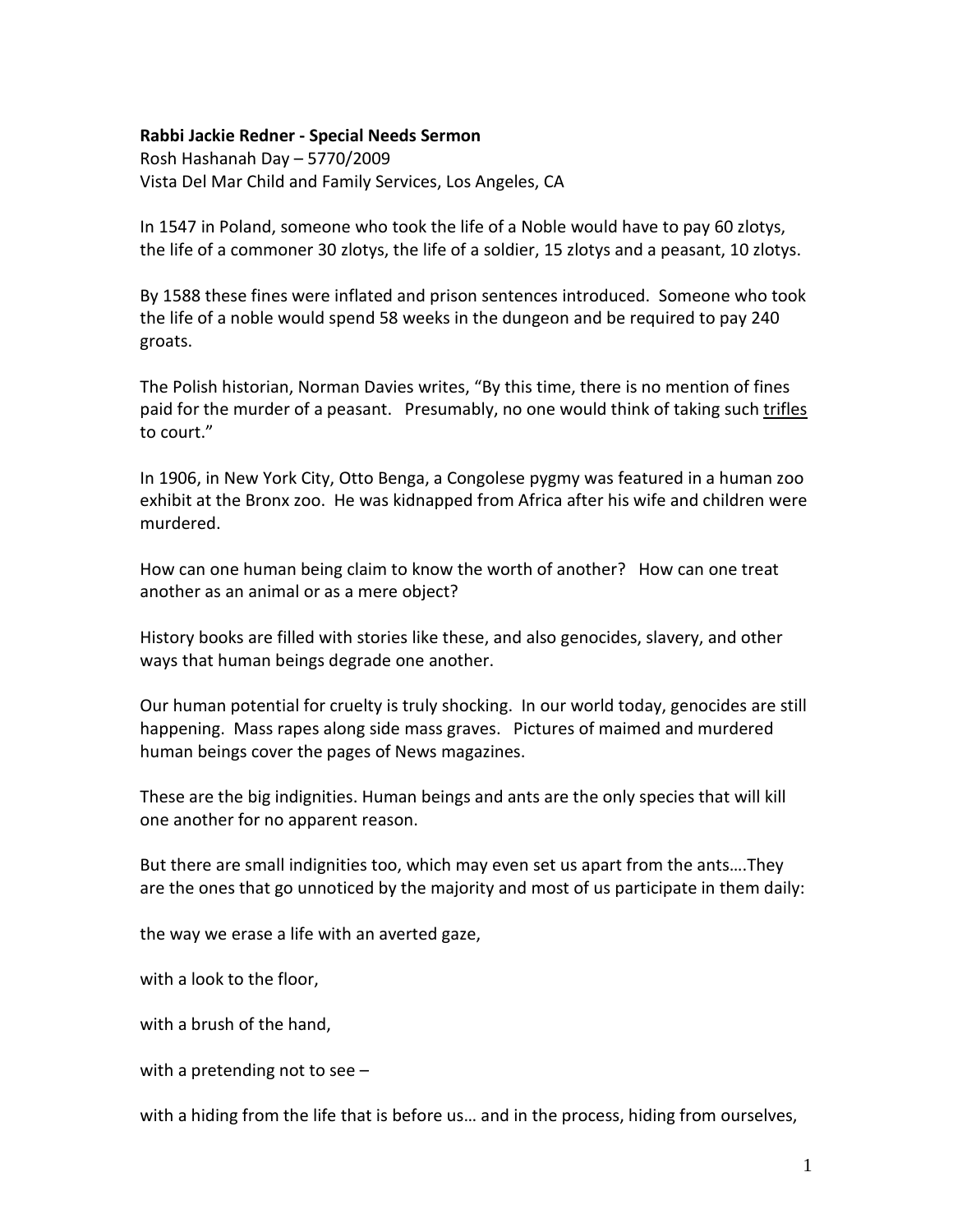from the holiness of our own beings – closing off our own hearts from the flow of human life in which we exist.

This was recently illustrated in the most profound way by a young man named Kevin Connoly. Born without legs, Kevin was raised as a normal boy by his parents. Using a sort of leather body boot, Kevin hikes, camps, and skis and lives a normal life. The amazing thing about Kevin is that being born without legs is not crippling for him.

It is however, as his camera shows, crippling for *us*.

Traveling around the globe by skateboard, Kevin shot photographs of people as they looked at him – 32,000 photos. One sees shocked faces, tight lipped faces, angry and confused faces, sad faces, closed faces.

Can you imagine what it must be like to be the recipient of these looks, day in and day out? To be made to feel so much on the outside of life… so alien…. your being so devalued, so unembraced by humanity.

I know that some of you sitting here today have felt this way and I am so sorry….

Today is RH, the Jewish New Year which celebrates and remembers the  $6<sup>th</sup>$  day of creation – the day the first human beings were birthed into the world.

And though it is joyous and sweet - we appreciate our lives and our loved ones, it is also serious in nature because on it, we are called to reflect on all aspects of our humanity. It is for this reason that we join together as a community to examine our hearts and to rediscover what it means to be human.

In the beginning of the book of Genesis, we read that human beings are created in the image of G-d, *B'ztelem Elokeem.* 

Created from the dust of the earth, humans are breathed into life by the creator's own breath, in G-d's own image.

And whether you believe in the Torah literally or not makes no difference. It is the *teaching* that is important.

It is the *teaching* itself that is meant to dwell within our beings. *B'Tzelem Elokeem*, in the image of G-d.

The preciousness of each and every life is *the* radical notion introduced into this world through Torah. It is the Torah's foundational teaching and the cornerstone of the Jewish life. Indeed, it is the seed which gives impetus to institutions like this one – like Vista Del Mar.

Let us feel within our selves now.. how close or how far we are from this awareness – the awareness of our own lives as sacred – as holy - as precious.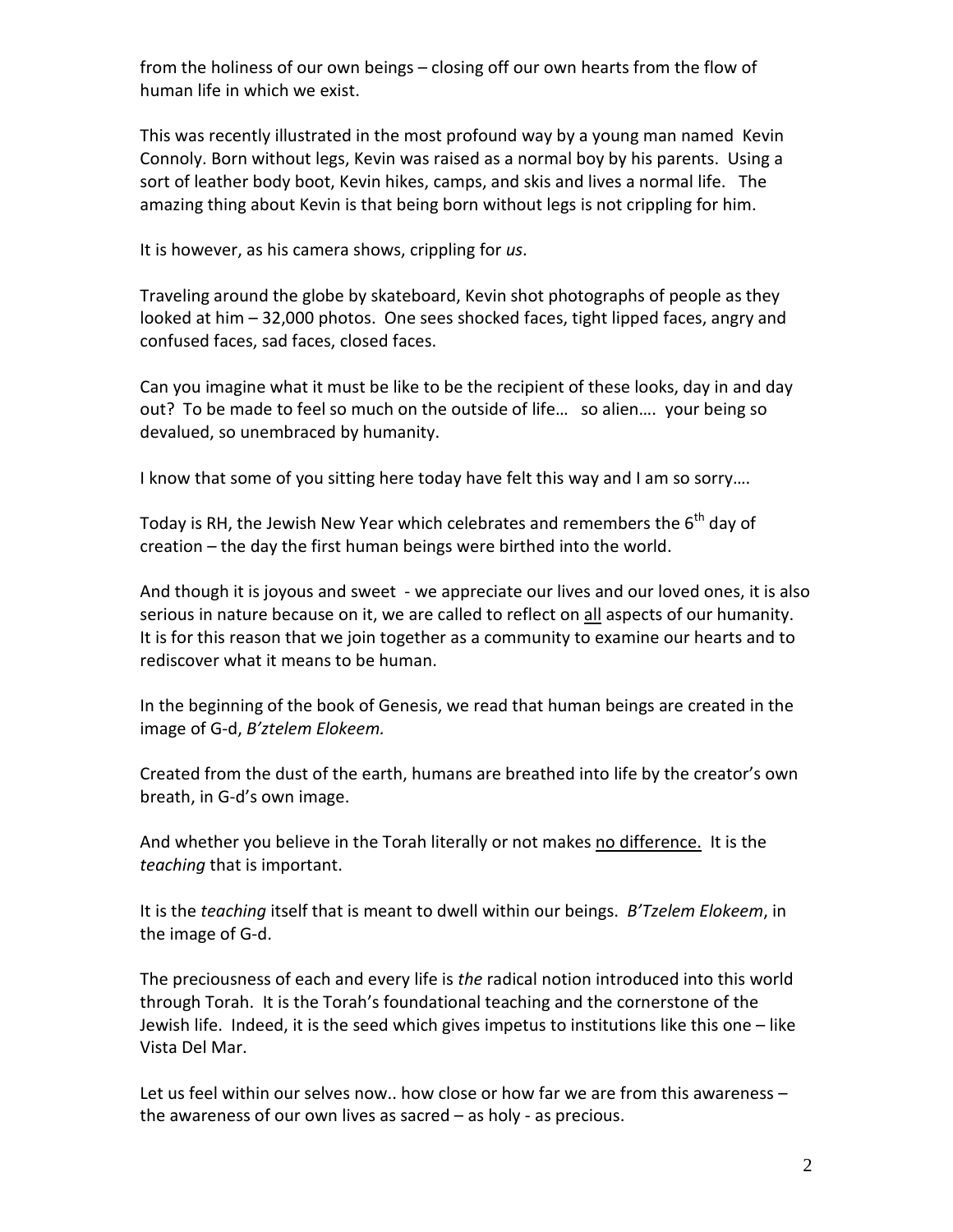You may be thinking, "Oh Rabbi ….with everything going on in our world, with the difficult economic situation, people losing their homes and businesses, and the tensions in the Middle East… you want me to focus on my own preciousness? My own being as holy!! Come on!"

Well… Yes. Yes, I do. Yes I do want you to focus on this. And if I had it my way, you would focus on it everyday, everyday … until every cell of you was certain of its truth.

But in the very least, I want you to focus on it now –on this one day a year that our tradition has set aside for us to examine our humanity at a deeper level – on this one day of Rosh Hashanah.

Because friends, without a deep understanding of our own holiness… the sanctity of our own lives, we cannot, no matter how hard we try, truly see it in those with whom we share our world. We can not truly see it in our children, in our spouses, our parents, our friends – the very people we are closest too. It is impossible.

And if we can't truly see it in them, how will we be able to see it in our brothers and sisters who appear different than we do, whether from another culture *or* like Kevin Connoly

… as well as those made invisible by poverty or illness - by war and famine.

Let us admit to ourselves today that we have lost touch with our sacredness… with our own intrinsic worth as a human being. And so we are left instead to find it outside of ourselves - in our *titles*, our *jobs*, our *incomes* and through *consumption* - the *cars* we drive, the *gadgets* we have and even things we *wear* – and (oh, how I love my shoes and my clothes!)

Friends, there is nothing wrong with liking and enjoying the things we have… it is the assigning a special value to ourselves (or others) because we have them…that I am speaking of. In essence, when we do this, we inadvertently affirm the idea that a Noble has greater worth than a commoner, and that commoner has greater worth than a Peasant.

Worth becomes determined by external man-made definitions – the very idea that Torah's radical notion of *B'Tzelem Elokim* is trying to overthrow!

A small example of this… I remember when I was in junior high, how special I felt when I got this shirt, the kind with the little reptile on the upper left side.

It was a big deal in my circle of friends in Simi Valley and seemed to give me automatic access to the cooler, more hip, echelons of Junior high society.

There was this unspoken rule that this shirt somehow made me "special" and so, you can imagine how devastated I was, when this girl, (I won't name names – Sheryl Thompson – bumped into me with a plate of spaghetti and meat sauce staining my beloved shirt forever- sending me back to the level of plain old ordinary folk.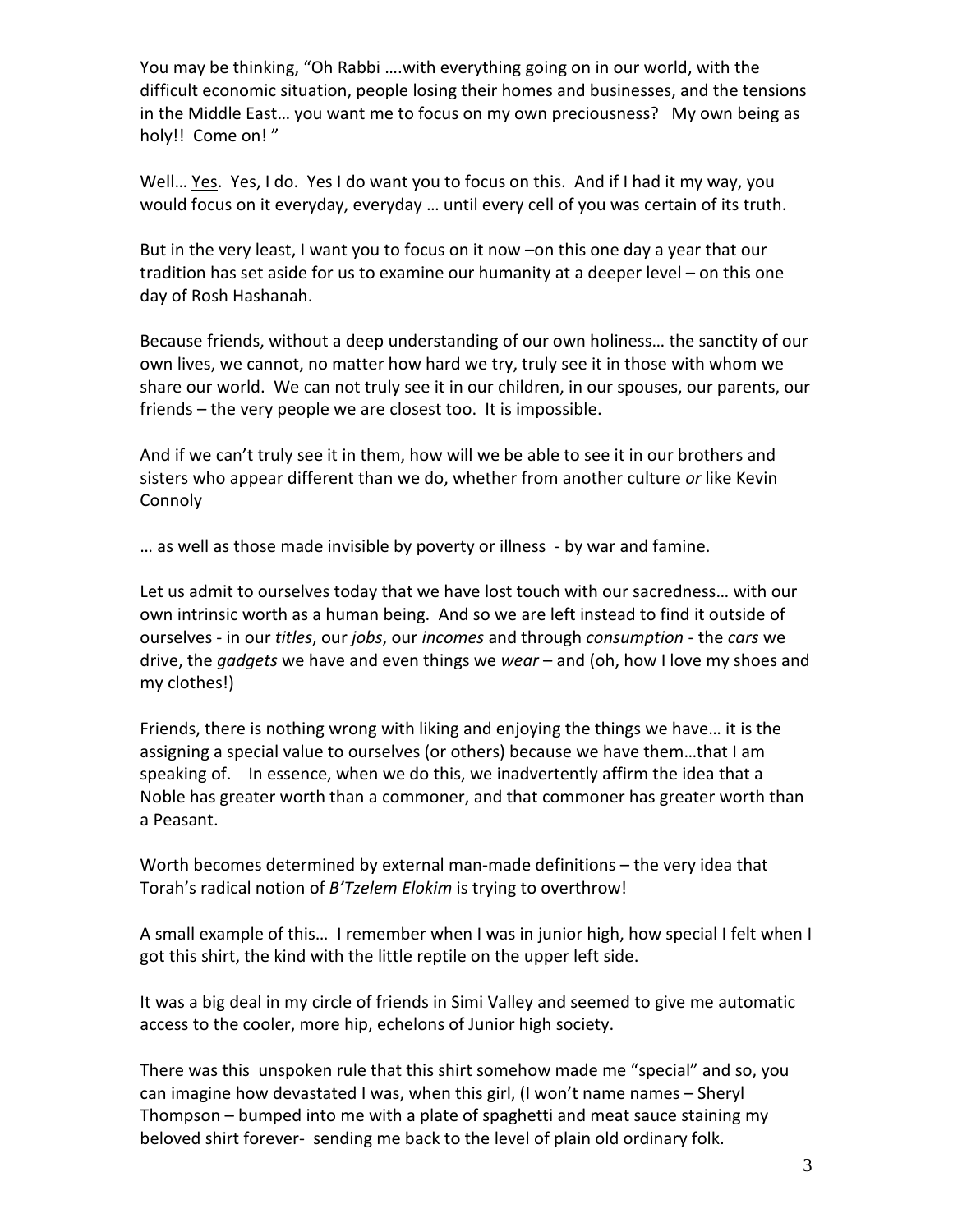And though I am older, and no longer… quite so bitter about this incident…( wink ) there is still something of that 14 year old in me which makes me ask myself…. "What was it about that shirt that made me feel so special?"

After all, I am a child of G-d… I shouldn't need a shirt with a little reptile on it to make me feel special or worthy.

Each of us exists in a sea of universe. In each moment, the eternal vastness which some call G-d or Adonai breaths into our beings – and sustains us. Our bodies are made up of trillions of cells that work together marvelously so that we can live upon this earth and thrive… In every moment…we are being held in the arms of the Infinite…in every moment.

It is not just by chance that we are here. Our lives are nothing less than miracles… each and every one of them. Here at Vista, I am privileged to see the miracle of human life and its mighty transformations again and again. I look at the faces of our choir residents and staff, at our Nes Gadol students and their siblings who are here and the children of our Vista families and friends who join us.

I look at all of you sitting here today – … at all of you…

Your being is beautiful… You are holy… and precious…

And you were created to acknowledge this first in yourself and then in others. And once you know this, nobody can take it away from you. This knowledge deep within can fill you with an unshakeable love and compassion towards yourself and the other humans you interact with each day.

An open heart is more beautiful than all the external things we seek to find ourselves in and define ourselves by.

*B'Tzelem Elokeem* – In the image of G-d… If we could really take in the idea that each life is sacred…

This foundational teaching from the Torah, *B'Tzelem Elokeem* – this radical… radical understanding of human life… would transform our world for we would see divinity in each life.

The Talmud teaches, "We don't see others as they are. We see them as we are." Therefore we must start with ourselves, no matter how difficult . . . and begin to fathom that in some mysterious way, I too, am created *B'Tzelem Elokeem* – in the image of G-d. I, too, am precious.

And if I can begin to know this deeply within myself,

I will see it in others as well…